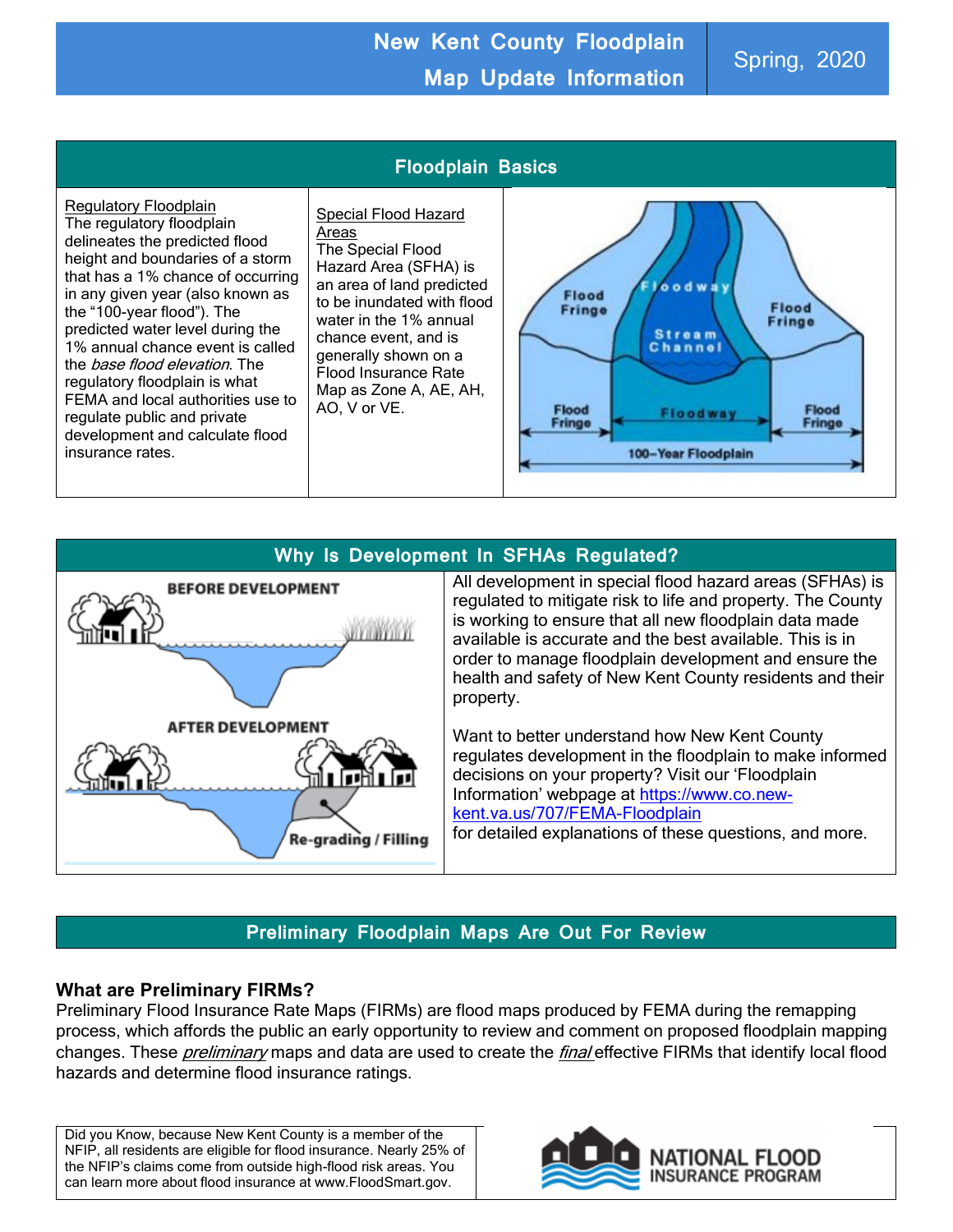# **New Kent County Floodplain Map Update Information Spring, 2020**

#### **Where is the County in the Review Process?**

Preliminary meetings have been conducted with FEMA, and preliminary maps have been released for local review. The red arrow below indicates the status of the project within the overall timeline. Future dates are tentative and subject to change. Mailings to affected property owners will be forthcoming, and all property owners are strongly encouraged to obtain more information on the proposed changes.

# **New Kent County, Virginia Timeline**



#### **Where can I View Preliminary FIRMs and the Preliminary Flood Insurance Study?**

Hard copies for current effective FIRMS, as well as the preliminary updated FIRMs are available through the Building Department, and Environmental Department. Digital mapping tools are available to review the data as well, and the links to those tools are below.

FEMA Flood Map Service Center - <https://msc.fema.gov/portal/home>

FEMA National Flood Hazard Layer (NFHL) - <https://www.fema.gov/national-flood-hazard-layer-nfhl>

Virginia Flood Risk Information System (VFRIS) - [https://www.dcr.virginia.gov/dam-safety-and](https://www.dcr.virginia.gov/dam-safety-and-floodplains/fpvfris)[floodplains/fpvfris](https://www.dcr.virginia.gov/dam-safety-and-floodplains/fpvfris)

### **What Is New Kent County Working On?**

New Kent County is currently reviewing the preliminary data and maps provided by FEMA, and will be providing preliminary comments to FEMA for review and consideration if warranted. In addition, the County will be reviewing and updating the local ordinance in relation to Floodplain Development Regulations. Public hearings for these updates will be advertised in the coming months.

New Kent will be sending out a notification to all property owners, whose property is encumbered by the current and/or preliminary proposed floodplain boundaries. After notifications have been distributed, a community meeting will be scheduled for those who are interested in learning more about the process, as well as to have any questions answered. The County will advertise public hearings before any new maps are locally adopted, which needs to occur before the final maps can be incorporated on the FEMA Digital Flood Insurance Rate Maps (DFIRMs).

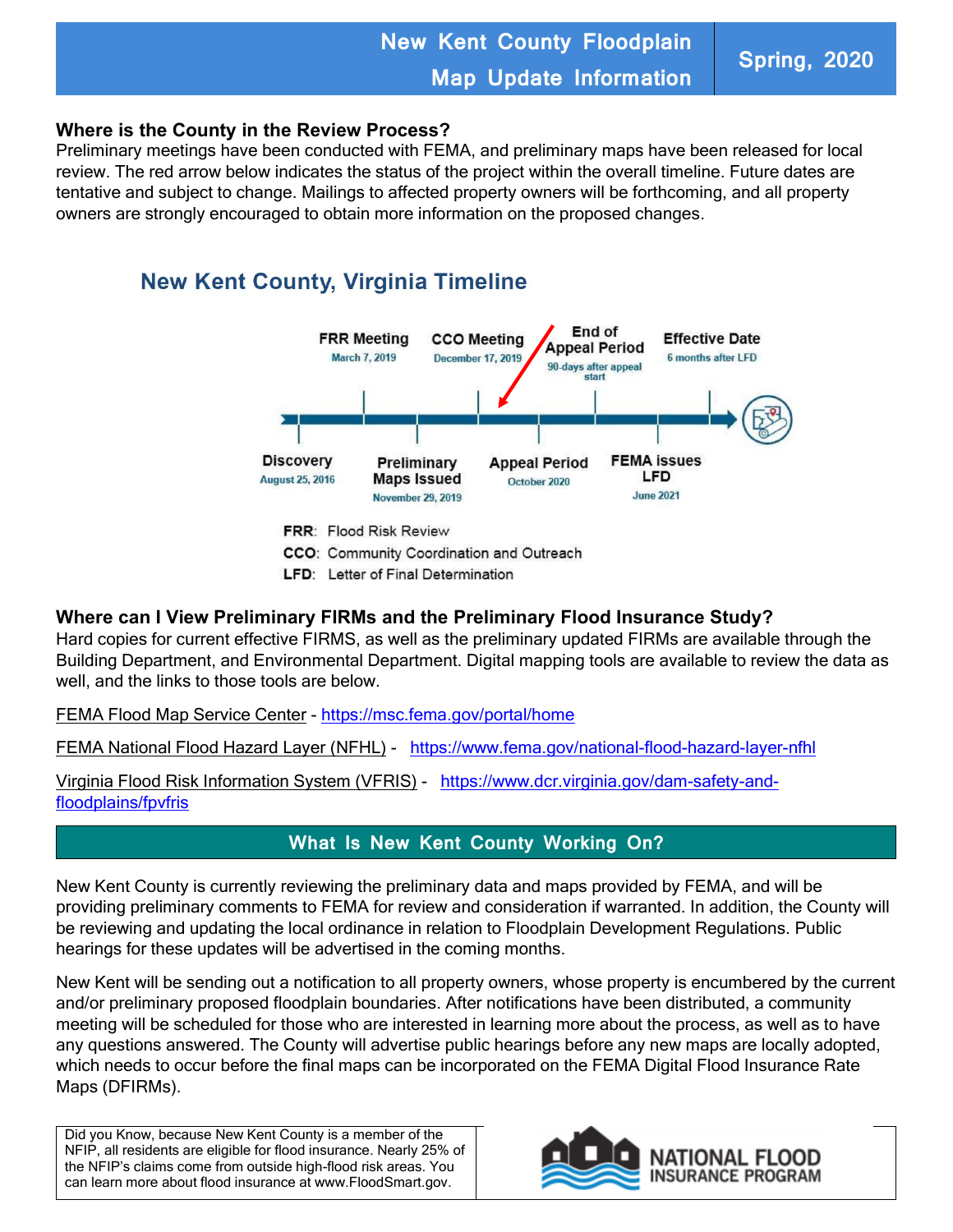# **What Action Can YOU Take If You Disagree With The New Maps?**

# **Appeals and Comments**

Prior to FEMA's adoption of the Preliminary FIRMs, there will be a 90-day appeal period. The appeal period is expected to begin in the Fall of 2020. The start and end dates for the appeal period will be posted once finalized, and outreach related to the appeal period will be sent out prior to the 90-day window for appeal submissions.

During the appeal period, anyone can submit an appeal or comment to FEMA, through the New Kent County Floodplain Administrator. The County will forward all submissions to FEMA for their review, after local review and consolidation. FEMA will not accept appeals or comments that are not first submitted to the County. If warranted, FEMA will revise the Preliminary FIRMs and/or reports to reflect information submitted in support of the appeal(s).

#### **What is an Appeal?**

An appeal is a formal request to have a FIRM amended based on an additional engineering study, which must include data that proves the proposed flood hazard information is scientifically or technically incorrect; contains an indisputable mathematical or measurement error; or, reflects that a changed physical condition has occurred. All appeals must be certified by a registered professional engineer or licensed land surveyor and must include the required revisions to the FIRM and/or the Flood Insurance Study (FIS) report.

| An appeal and its supporting data must be      | All data submitted for appeals must adhere to      |
|------------------------------------------------|----------------------------------------------------|
| related to:                                    | FEMA's standards for hydraulic modeling,           |
| • New or modified Base Flood Elevations        | topographic data capture, and related guidance.    |
| • Base flood depths                            | Appeals received by FEMA from the county that do   |
| • Special Flood Hazard Areas (SFHA) boundaries | not address this subject matter will be considered |
| • SFHA zone designations                       | comments only.                                     |
| • Floodways                                    |                                                    |

#### **What is a Comment?**

A Comment is any submittal that does not meet the requirements outlined for an appeal (above). Comments may include: feedback regarding road names, jurisdictional boundaries and other base map features; concerns regarding proposed flood hazard information; or, any technical submittal that does not meet the full requirements for appeals.

#### **What happens after an appeal is submitted?**

FEMA will review the submitted information and prepare an acknowledgement that will state one of the following:

- The appeal is valid and a change to the Preliminary FIRM and/or FIS is warranted
- Additional data or information is needed to complete the review. The appellant will have 30 days to provide additional information
- The information is considered a Comment and will not be incorporated

#### **Where to Mail or Submit Your Appeal or Comment during the 90-day Appeals Period**

Please submit your written appeal or comment along with required supporting data to: New Kent County ATTN: Floodplain Administrator 12007 Courthouse Circle, PO BOX 150 New Kent, VA 23124

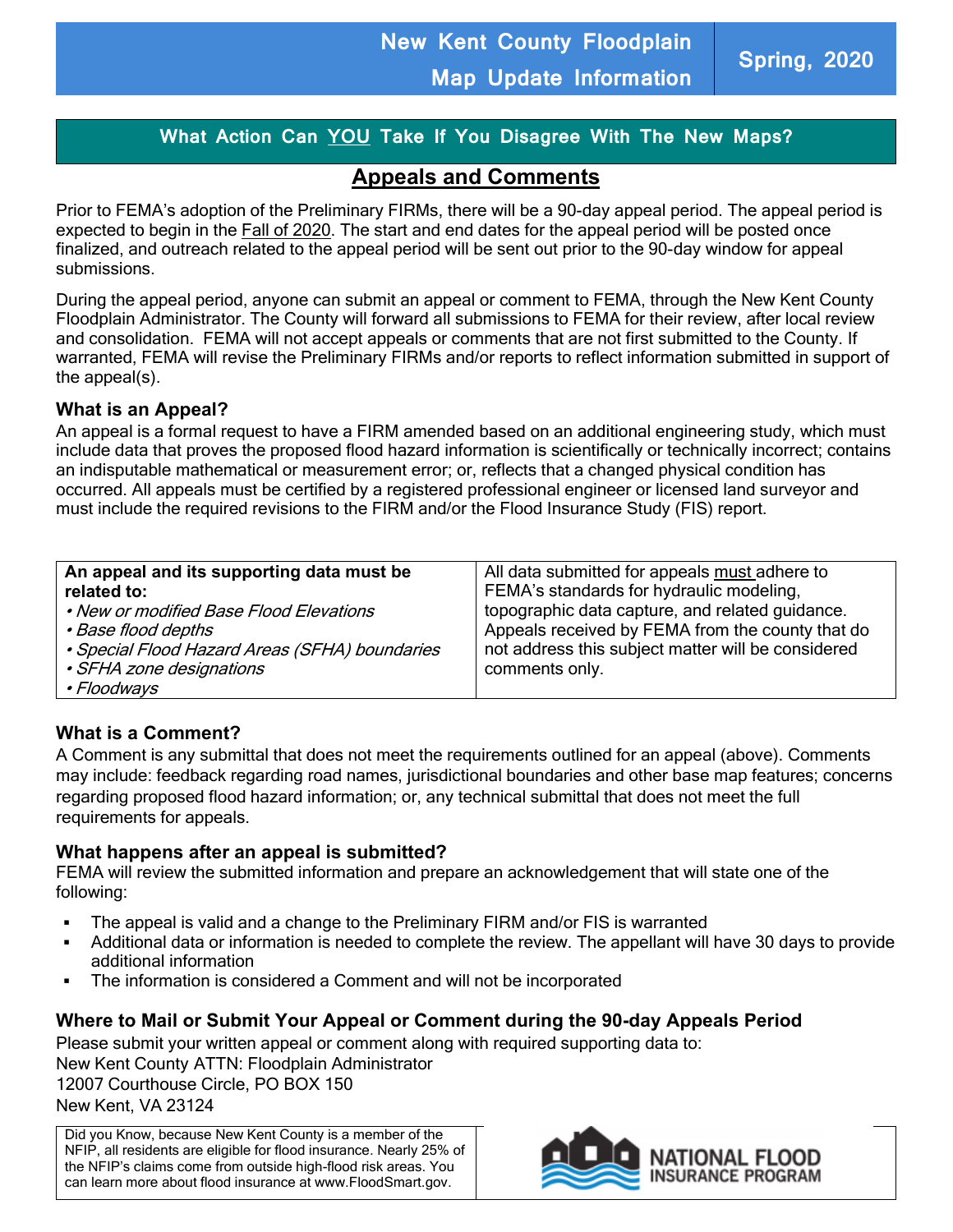#### **Should I consider a LOMA instead of an Appeal?**

Due to map scale limitations, changes to individual lots or structures typically cannot be shown on the FIRM, so the appeals process typically cannot be used to remove a structure or property from the floodplain. Instead, FEMA's Letter of Map Amendment (LOMA) process is available to property owners who believe their home or property has been inadvertently included in the floodplain.

LOMAs officially change the flood zone designation for a structure or property on an effective FIRM, not a Preliminary FIRM. It is recommended that applicants submit their LOMA application 30 to 60 days prior to the effective date for the Preliminary FIRMs (likely in 2021). LOMA applications can be submitted directly to FEMA through their online Letter of Map Change application portal. Once approved, an official amendment to an effective map is sent out by letter to the property owner. Please note that LOMAs apply to individual structures or properties and do not change the flood zone boundaries on the FIRM.

FEMA Letter of Map Change application portal - <https://hazards.fema.gov/femaportal/onlinelomc/signin>

## **HOW CAN YOU STAY INFORMED ABOUT THE PROJECT?**

#### **How can you get involved?**

Community meetings to review draft maps and provide comments on the proposed map changes will be held in the coming months. Look for follow-up information coming soon with dates, locations, and more details about how you can provide your comments to New Kent County if you can't attend a community meeting.

| <b>Websites</b><br>New Kent County will make all information available<br>as obtained from FEMA throughout the process.                                          | <b>Social Media</b><br>Important news and dates will also be distributed via<br>New Kent County's social media outlets on<br>Facebook and Twitter.                                                                       |
|------------------------------------------------------------------------------------------------------------------------------------------------------------------|--------------------------------------------------------------------------------------------------------------------------------------------------------------------------------------------------------------------------|
| <b>Notify Me</b><br>Please sign up through the New Kent County<br>webpage to receive automated alerts about<br>upcoming public meetings or released information. | <b>Community Meetings</b><br>New Kent County will host additional public meetings<br>to review the preliminary maps, and the adoption<br>process. Details on dates and locations will be<br>released in the near future. |
| <b>Contact:</b><br>Please contact Building Development or the Environmental Department for your floodplain related questions.                                    |                                                                                                                                                                                                                          |

Building Development: (804) 966-9680 Environmental: (804) 966-8580

Frequently Asked Questions about the process are on the following page:

Additional information can be obtained at<https://www.co.new-kent.va.us/707/FEMA-Floodplain>